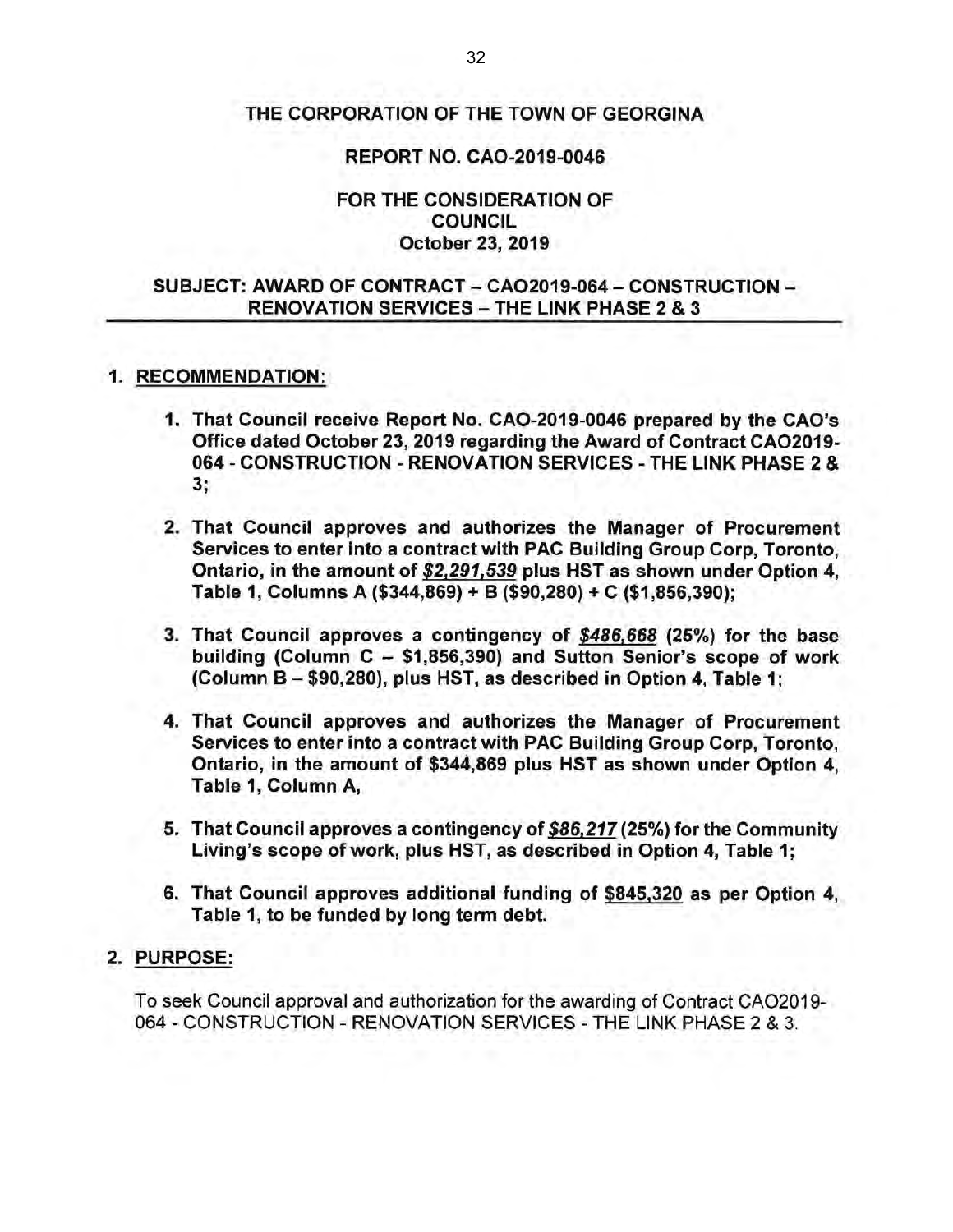# **3. BACKGROUND:**

As Council is aware, the Link- Phase 1 renovations have been completed, and approximately 15,570 square feet of the existing building is currently being used for supporting the development of various community organizations as Council envisioned in this "community hub" concept:

- Georgina Food Pantry
- GTTI's food programming
- Routes
- Hospice Georgina
- Georgina Chamber of Commerce
- Jericho Youth Services (fall 2018)
- Farmers Market (seasonal/outdoor)

The results of Phase 1 of the Link, has made Georgina's "community hub" the most advanced and noteworthy "community hub" within York Region. Council and the community should be proud of the success of the Link, as it embodies the very principles envisioned by the Province of Ontario in its promotion of the community hub concept. The success of the Link, is under-scored by the fact that all of the space in Phase 2 and 3 have valued tenants eagerly anticipating occupancy. These potential tenants include:

- Community Living Georgina
- Sutton Seniors
- York Region (Community Health Services) to be determined

On September 12, 2018, Council approved Report CA0-2018-0015, awarding contract RC2018-075-Consulting Services - Prime Design Consultant - Link Phase 2 and 3 to +VG Architects, Toronto, Ontario to prepare the necessary detailed designs for the renovations required for the Link Phase 2 and 3.

## **4. ANALYSIS:**

The Request for Tender (RFT) No. CA02019-064 regarding Construction Services for the Link Phase 2 and 3 renovations was prepared by the Office of the CAO and Procurement Services and posted on June 12, 2019. There was a total of 18 plan takers, and 10 different firms attended the mandatory site meeting held on June 20, 2018. The closing date of RFT No. CA02019-064 was July 08, 2019, at which time 5 bids were submitted by the following firms:

- 1. PAC Building Group Corp.
- 2. W.S. Morgan Construction Limited
- 3. ONIT Construction Inc.
- 4. Van Horne Construction Ltd.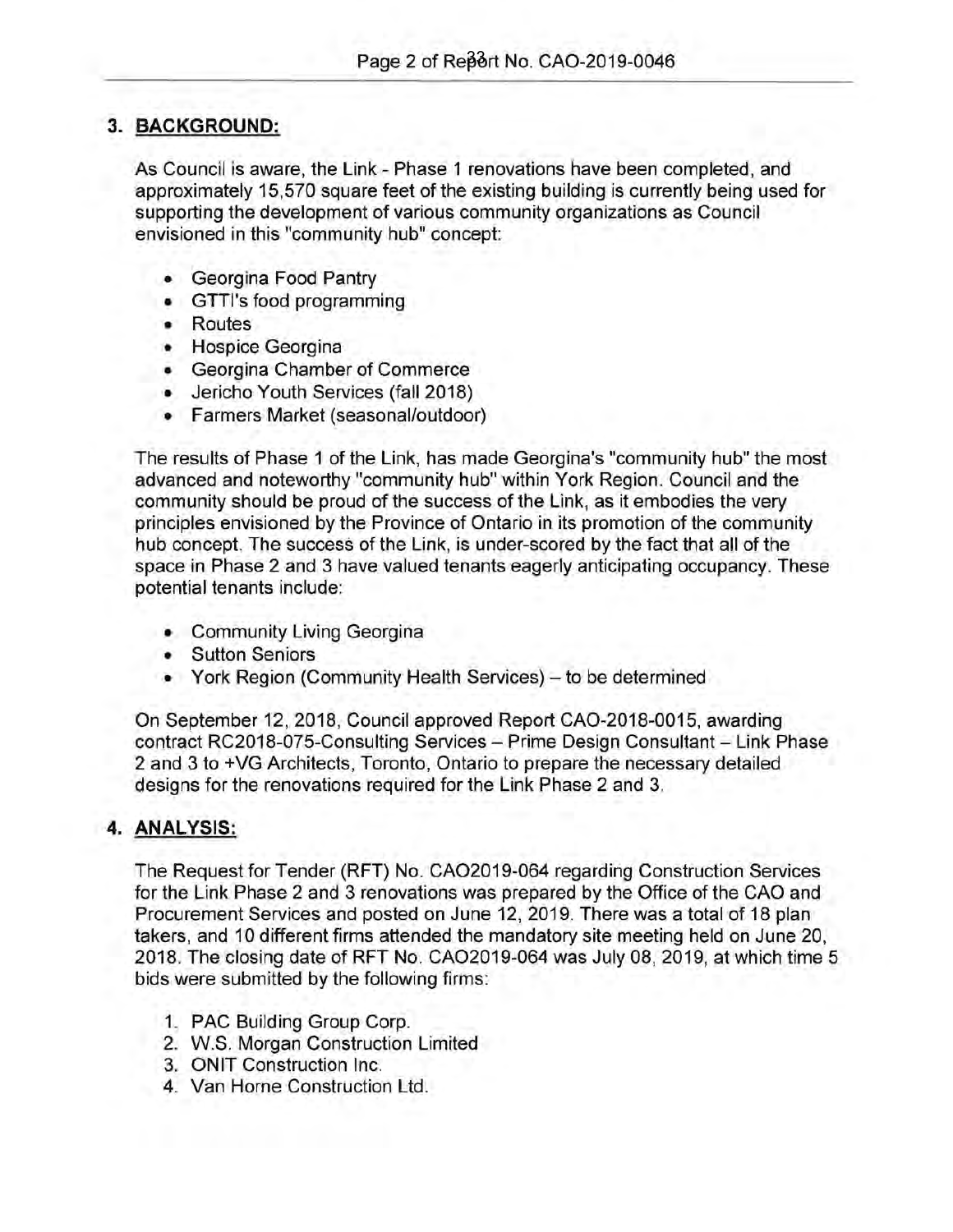5. Lisgar Construction Company a Divison of United Shelters Limited

Procurement Services completed a preliminary analysis of the submissions and found them to be acceptable to the basic Terms and Conditions as set out within the bid call Document and the procurement policy.

In line with the RFT requirements and based on Procurement Services analysis of the submissions it was concluded that the successful proponent was PAC Building Group Corp.

**Option #1** in Table#1 is the base bid to provide complete renovations to the Link Phase 2 and 3 with minor work to the roof and minor work to refinish the existing ramp.

**Option #2** in Table#1 is the base bid to provide complete renovations to the Link Phase 2 and 3 with minor work to the roof in addition to removing and replacing stair and ramping in East Hallway.

**Option** #3 in Table#1 is the base bid to provide complete renovations to the Link Phase 2 and 3 in addition to removing and re-roofing phase 2 and 3 building areas, and minor work to refinish the existing ramp. Please note that the indicated roof work was stipulated as part of the original budget (\$1 ,785,000) as per 18-LNK-1 business case with a 20% contingency included. After many conversations with various subject matter experts (i.e. cost consultants and contractors), it seems that cost escalation over the past 2 years (2018-2019) has contributed to unforeseen higher construction costs. The experts speculate it is due to lack of skilled trades, tariffs, availability of lots of work, etc...

**Option #4** in Table#1 is the base bid to provide complete renovations to the Link Phase 2 and 3 in addition to removing and re-roofing phase 2 and 3 building areas, and remove and replace stair and ramping in east hallway. Staff highly recommends that this option as it eliminates the following risks associated with postponing of the respective scope mentioned:

- Additional Demobilization and mobilization costs
- Additional staff costs to plan, support and deliver
- Higher escalated construction costs
- Disruption to business continuity of the facility

**A 25% contingency** is added to the costs to compensate for project unknowns that may arise during the course of the project. Typically, for this type of project a 15% contingency may have been sufficient to anticipate these unknowns, such as weather related issues (i.e. frost on the roof), unknown site conditions (i.e. hidden walls that may interfere with ducting), market unknowns (i.e. material cost escalation) and other project unknowns. However, in this project the proponent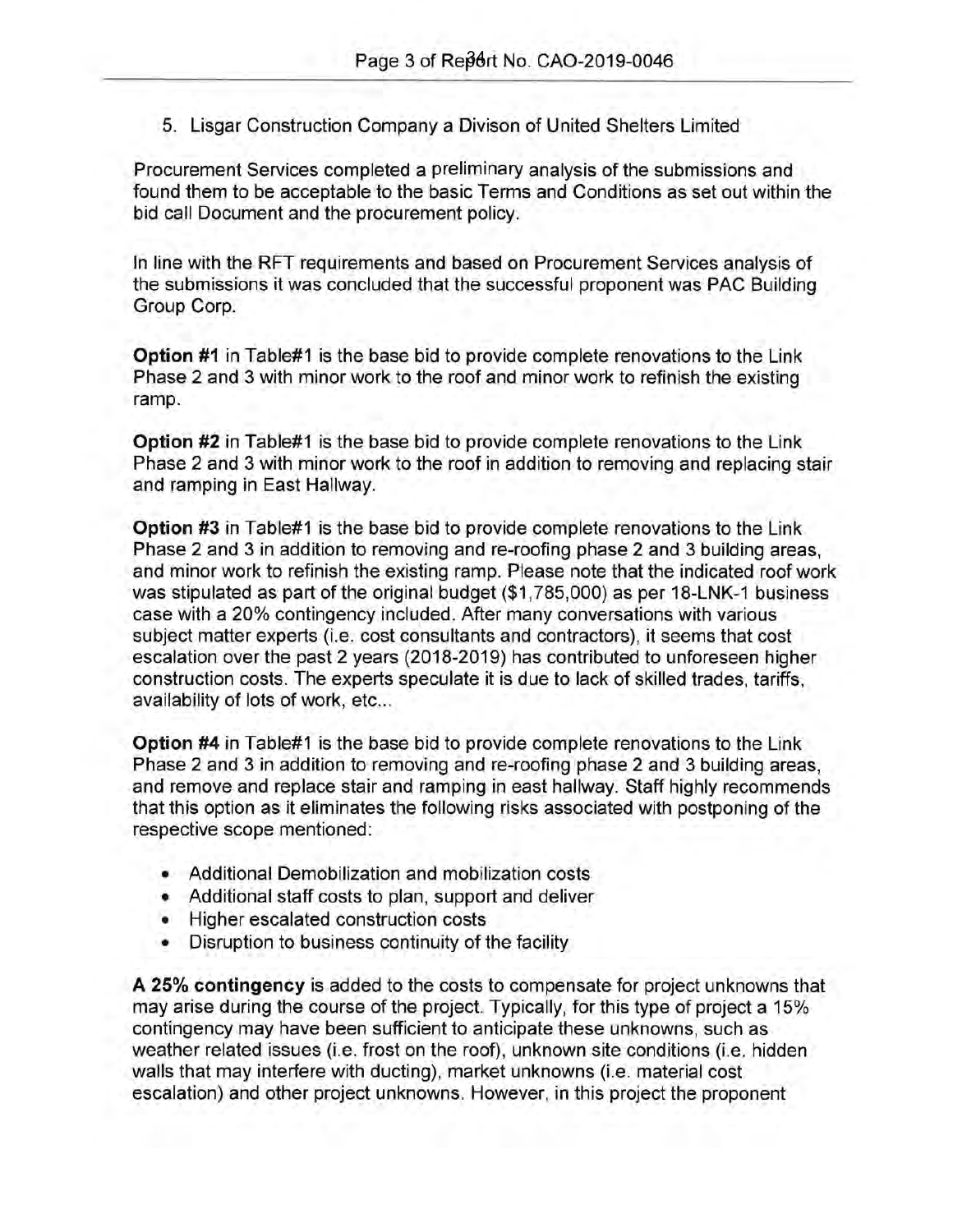provided a bid that stipulated a start date of July 2019 with a five-months construction timeline. Due to factors outside of the control of Town (i.e. Community Living and York Region unable to commit to the leases and the Capital investment in a timely manner), the project has been delayed for almost four months. Thus, this project will have to commence in the middle of winter. This is a major impact on the budget as the successful proponent may ask for additional extras (in addition to the unknowns mentioned above) to cover their costs for winter work (i.e. external roof work, heating, exterior winterization of material, etc.)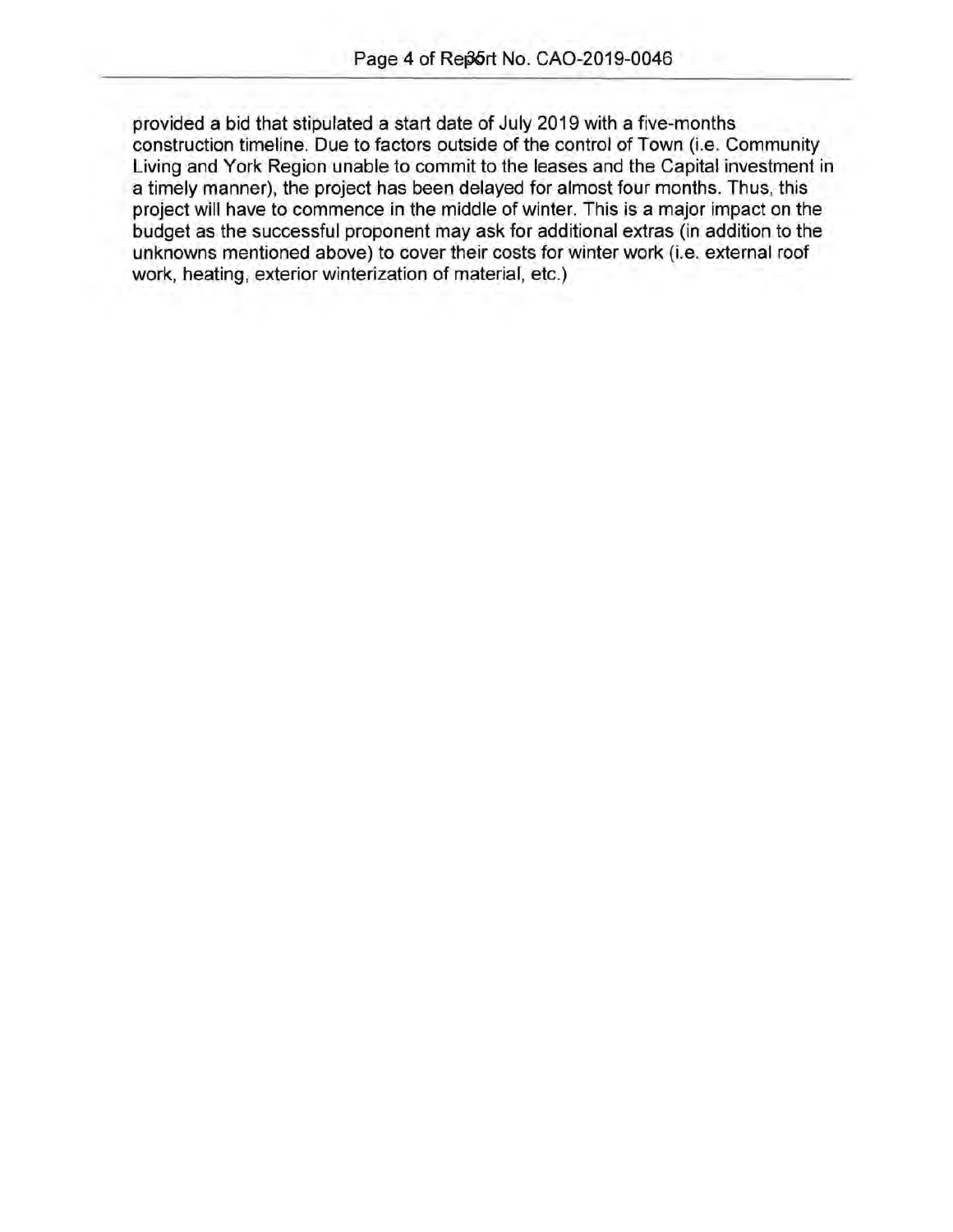Page 5 of Report No. CA0-2019-0046

**Table#1** 

|              |                                                                                         | <b>Capital Investment</b>                                               |                                                                                   |                                      |                                                   |                                                                                                                                                     |                                                                                                                                                                                                                 |                                                             |                                                                    |                                                                                          |                                                                                                                      |                                                       |
|--------------|-----------------------------------------------------------------------------------------|-------------------------------------------------------------------------|-----------------------------------------------------------------------------------|--------------------------------------|---------------------------------------------------|-----------------------------------------------------------------------------------------------------------------------------------------------------|-----------------------------------------------------------------------------------------------------------------------------------------------------------------------------------------------------------------|-------------------------------------------------------------|--------------------------------------------------------------------|------------------------------------------------------------------------------------------|----------------------------------------------------------------------------------------------------------------------|-------------------------------------------------------|
| Option<br>#  | Description                                                                             | Community<br>Living's<br>Scope<br>included in<br><b>Base Bid</b><br>[A] | Sutton<br>Seniors'<br>Scope<br>included in<br><b>Base Bid</b><br>[ <sup>B</sup> ] | Town's Base<br>Building<br>Scope [C] | Project Scope<br>Sub-Total<br>$[D] = [A + B + C]$ | <b>Committed Professional</b><br>Architectural/Engineering<br>Service (Excluding<br>Community Living<br>Design & Contract<br>Administration)<br>[E] | 25% Contingency of<br>Project Scope Sub-Total +<br>Committed Professional<br>Architectural/Engineering<br>Service (Excluding<br>Community Living Design<br>& Contract Administration)<br>$[F] = 0.25$ * $[D+E]$ | Total + 1.76%<br>non-rebate<br>$[G] = 1.0176*$<br>$[D+E+F]$ | 2018 Council<br>Approved<br>Budget for LINK<br>$(18-LNK-1)$<br>[H] | 2019 Council<br>Approved<br><b>Budget</b> for<br>Sutton<br>Seniors (19-<br>$REC-4)$<br>m | *Community<br>Living's<br>Scope<br>(Recoverable)<br>including 25%<br>Contingency<br>and 1.76%<br>non-rebate<br>$[J]$ | <b>Budget Deficit</b><br>$[K] = [H + I + J] -$<br>[G] |
| Ħ            | <b>Bid Submission</b>                                                                   | \$344,869.03                                                            | \$90,280 18                                                                       | \$1,328,206.78                       | \$1,763,355.99                                    | \$160,500.00                                                                                                                                        | \$480,964.00                                                                                                                                                                                                    | \$2,447,144.82                                              | \$1,785,000.00                                                     | \$50,000.00                                                                              | \$438,673.41                                                                                                         | $-$173,471.41$                                        |
| $\mathbf{2}$ | Additional Scope<br>Replacement of ramp<br>(538, 525)                                   | \$344,869.03                                                            | \$90,280.18                                                                       | \$1,366,731.78                       | \$1,801,880.99                                    | \$160,500.00                                                                                                                                        | \$490,595.25                                                                                                                                                                                                    | \$2,496,148.62                                              | \$1,785,000.00                                                     | \$50,000.00                                                                              | \$438,673.41                                                                                                         | $-$ \$222,475.21                                      |
| 3            | Additional Scope<br>Replacement of<br>phase 2 & 3 roof<br>portions<br>( \$489, 658, 50) | \$344,869.03                                                            | \$90,280.18                                                                       | \$1,817,865.28                       | \$2,253,014.49                                    | \$160,500.00                                                                                                                                        | \$603,378.62                                                                                                                                                                                                    | \$3,069,990.43                                              | \$1,785,000.00                                                     | \$50,000.00                                                                              | \$438,673.41                                                                                                         | -\$796,317.03                                         |
| 4            | Opt#1+Opt#2+Opt#3                                                                       | \$344,869.03                                                            | \$90,280.18                                                                       | \$1,856,390.28                       | \$2,291,539.49                                    | \$160,500.00                                                                                                                                        | \$613,009.87                                                                                                                                                                                                    | \$3,118,994.23                                              | \$1,785,000.00                                                     | \$50,000.00                                                                              | \$438,673.41                                                                                                         | $-$845,320.83$                                        |

• As per Recommendation 4, Council to approve the Award of Contract to PAC Building Group Corp. is for the total proposed amount for Community Living is \$344,869 + 25% (\$86,217) contingency <sup>+</sup>applicable HST. Note that Community Living scope of work is the sole responsibility of Community Living and their design representative and not the Town. The Town has added the Community Living work as part of the base building tender for cost savings to Community Living.

36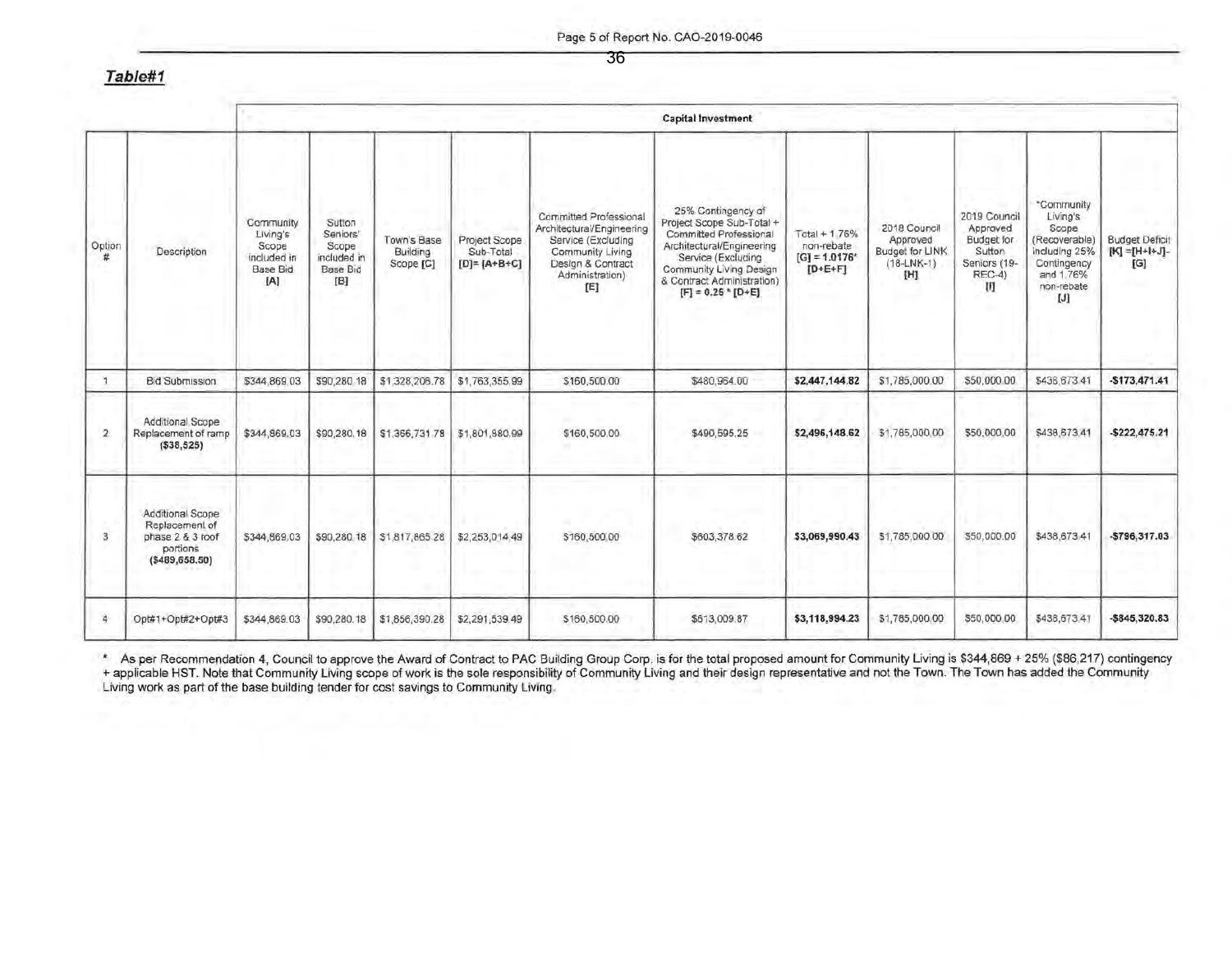## **5. RELATIONSHIP TO STRATEGIC PLAN:**

- Priority 1: Grow our economy
- Priority 2: Promote a high quality of life
- Priority 3: Engage our community & build partnerships

Priority 4: Deliver exceptional service

## **6. FINANCIAL AND BUDGETARY IMPACT:**

The bid received from PAC Building Group Corp. was exclusive of applicable taxes. The net value of the contract after applicable HST rebates will be as follows:

Option #1- Council to approve an additional **\$173,471.41**  Option #2 - Council to approve an additional **\$222,475.21**  Option #3- Council to approve an additional **\$796,317.03 Option #4- Council to approve an additional \$845,320.83 -Staff Recommendation** 

If Council moves forward with Option #4 (Staff Recommendation), it will be funded from long-term debt. The annual debenture payments for 30 years (30-year term at a 3% interest rate) will increase to \$190,000 annually, which is an increase of \$60,000 per year. This is inclusive of the debt for the upgraded Link parking lot project, which is contingent on the Link Phase 2 and 3 project moving forward.

## **7. PUBLIC CONSULTATION AND NOTICE REQUIREMENTS:**

There is no specific public consultation or notice requirements associated with the Award of Contract. Upon approval of this report, communications staff will notify the public of the successful proponent.

## **8. CONCLUSION:**

This report recommends the award of contract to a Construction Firm to work with the successful proponent, PAC Building Group Corp., to complete the renovations for the Link Phase 2 and 3.